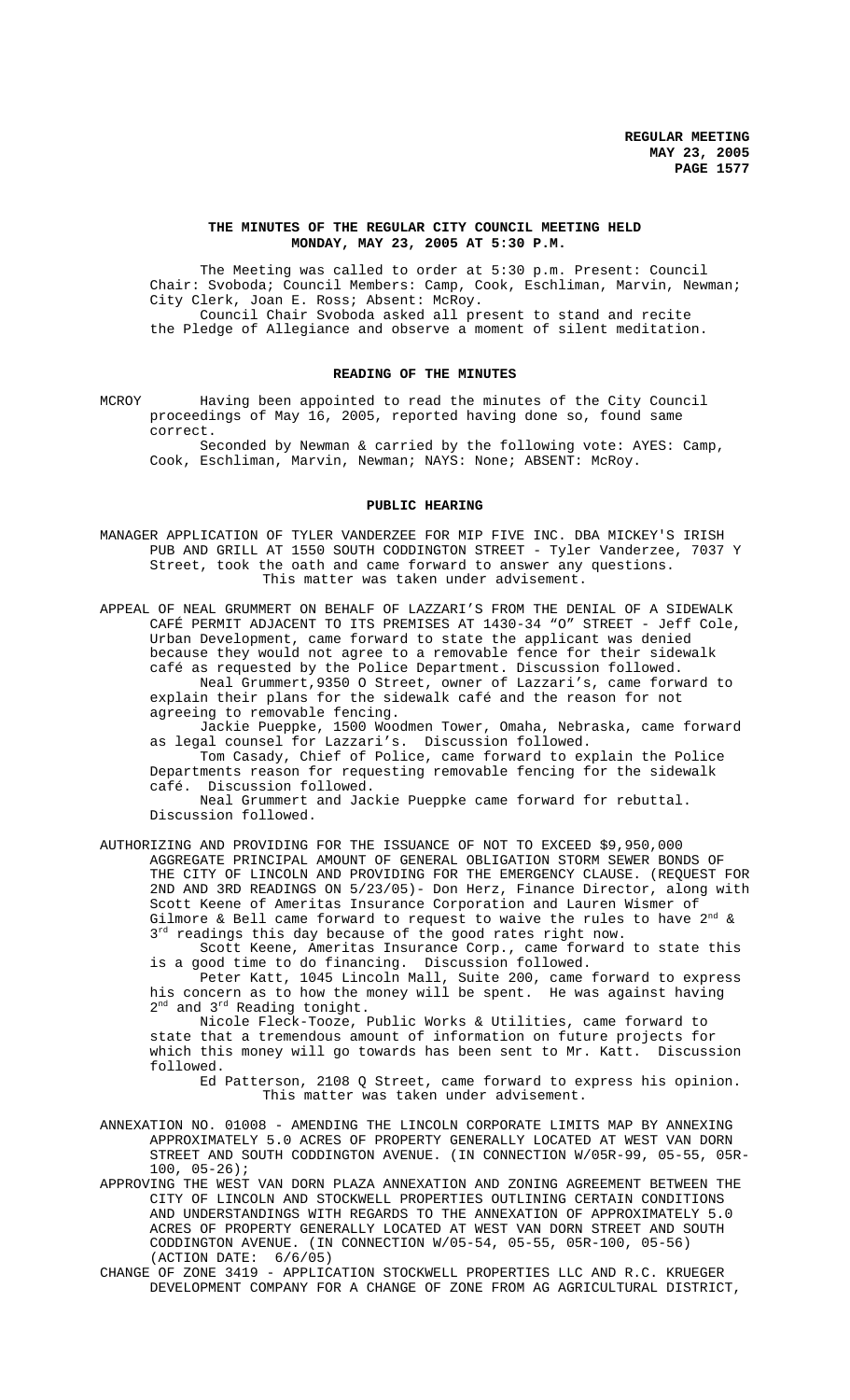> AGR AGRICULTURAL RESIDENTIAL DISTRICT, R-3 RESIDENTIAL DISTRICT AND B-1 LOCAL BUSINESS DISTRICT TO B-2 PLANNED NEIGHBORHOOD BUSINESS DISTRICT, ON PROPERTY GENERALLY LOCATED NORTHEAST, SOUTHEAST AND SOUTHWEST OF THE INTERSECTION OF WEST VAN DORN STREET AND SOUTH CODDINGTON AVENUE. (IN CONNECTION W/05-54, 05R-99, 05R-100, 05-56);

USE PERMIT 133 - APPLICATION OF STOCKWELL PROPERTIES AND R.C. KRUEGER DEVELOPMENT COMPANY TO DEVELOP APPROXIMATELY 40,000 SQUARE FEET OF OFFICE AND COMMERCIAL FLOOR AREA, WITH REQUESTED WAIVERS OF THE REQUIRED PRELIMINARY PLAT PROCESS, FRONT AND SIDE YARD SETBACKS, PAVING WITH CURB AND GUTTER, SIDEWALKS, THE REQUIREMENT THAT ALL LOTS HAVE FRONTAGE AND ACCESS TO A PUBLIC STREET OR PRIVATE ROADWAY, MINIMUM LOT FRONTAGE FOR A GROUND SIGN, SIGNS IN THE FRONT YARD, SIGNS MORE THAN 30 FEET FROM A BUILDING, STREET TREES, LANDSCAPING, AND PARKING IN THE FRONT YARDS, ON PROPERTY GENERALLY LOCATED NORTHEAST, SOUTHEAST, AND SOUTHWEST OF THE INTERSECTION OF WEST VAN DORN STREET AND SOUTH CODDINGTON AVE. (IN CONNECTION W/05-54, 05R-99, 05-55, 05-56) (ACTION DATE: 6/6/05);

DECLARING A TRACT OF LAND CONSISTING OF .24 ACRES, MORE OR LESS, AS SURPLUS PROPERTY GENERALLY LOCATED SOUTHEAST OF THE INTERSECTION OF WEST VAN DORN STREET AND SOUTH CODDINGTON AVE. (IN CONNECTION W/05-54, 05R-99, 05-55, 05R-100, 05-56) - DaNay Kalkowski, 1111 Lincoln Mall, Suite 350, came forward representing Stockwell Properties, LLC concerning the southwest property of this development. Discussion followed. J. D. Burt, Design Associates., 1609 N St., Suite 100, was

available to answer any questions. Brian Carstens, 601 Old Cheney Road., Suite C, came forward representing Krueger Development Company concerning the northeast

property north of Lee's Chicken. Discussion followed.

Randy Hoskins, City Traffic Engineer, came forward to answer<br>questions. Discussion followed. Discussion followed.

Lynn Johnson, Director of Parks & Recreation, stated that the lilacs & evergreens will be restored along Coddington after the road project is complete.

DaNay Kalkowski, 1111 Lincoln Mall, Suite 350, came forward to answer further questions. Discussion followed. This matter was taken under advisement.

APPROVING AN AMENDMENT TO THE NORTH 27TH STREET CORRIDOR AND ENVIRONS REDEVELOPMENT PLAN TO INCLUDE THREE CITY-OWNED LOTS IN THE PLAN IDENTIFIED AS "PROJECT NO. 7. 27TH AND APPLE: COMMERCIAL REDEVELOPMENT", AND THE DEMOLITION OF THE EXISTING STRUCTURES GENERALLY LOCATED AT NORTH 27TH AND P STREETS. (IN CONNECTION W/05-57, 05-58);

CHANGE OF ZONE 05028 - APPLICATION OF URBAN DEVELOPMENT FOR A CHANGE OF ZONE FROM I-1 INDUSTRIAL TO B-3 COMMERCIAL DISTRICT ON PROPERTY GENERALLY LOCATED AT NORTH 27TH AND APPLE STREETS. (IN CONNECTION W/05R-101,  $05 - 58$ );

VACATION 05004 - APPLICATION OF THE URBAN DEVELOPMENT DEPARTMENT TO VACATE THE NORTH/SOUTH ALLEY EXTENDING SOUTH FROM APPLE STREET, BETWEEN 27TH AND 29TH STREETS.(IN CONNECTION W/05R-101, 05-57)- Wynn Hjermstad, Project Coordinator for Urban Development, came forward to explain an amendment to the plan which will not affect the MoPac Trail. She referred to an alley on North 27<sup>th</sup> Street that will need to be vacated for the redevelopment of North 27th Street. Discussion followed.

Steve Henrichsen, Planning Department, came forward to answer questions.

This matter was taken under advisement.

ACCEPTING THE DONATION OF A STEEL SCULPTURE, "BOUNTIFUL PRAIRIE" FROM WESTFIELD SHOPPING TOWN GATEWAY MALL FOR PLACEMENT AT THE EAST END OF THE ENTRANCE DRIVE TO MAHONEY PARK - Lynn Johnson, Director of Parks and Recreation, explained the reason for the donated steel sculpture from Westfield Shopping Town Gateway Mall. This matter was taken under advisement.

# **TOOK BREAK 6:58 P.M. RECONVENED 7:16 PM.**

COMPREHENSIVE PLAN AMENDMENT NO. 05012 - AMENDING THE 2025 LINCOLN/LANCASTER COUNTY COMPREHENSIVE PLAN TO CHANGE THE LAND USE DESIGNATION FROM RESIDENTIAL TO COMMERCIAL AND CHANGE THE COMMERCIAL CENTER DESIGNATION FROM NEIGHBORHOOD CENTER TO COMMUNITY CENTER ON PROPERTY GENERALLY LOCATED AT NORTH 84TH AND ADAMS STREETS, AND A CHANGE FROM COMMERCIAL TO URBAN RESIDENTIAL ON PROPERTY GENERALLY LOCATED NORTHEAST OF 84TH STREET AND LEIGHTON AVE.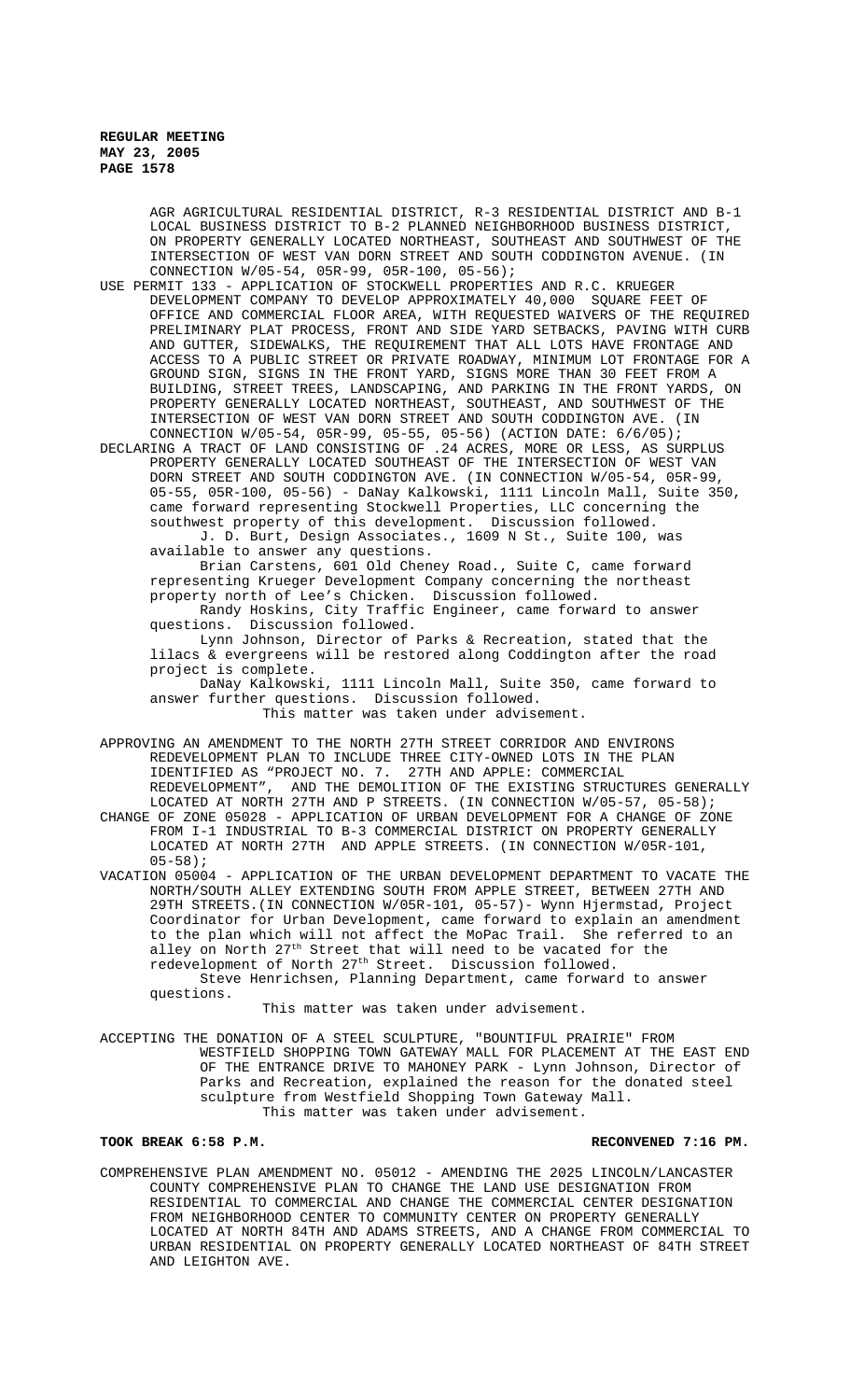Marvin Krout, Director of Planning Department, presented a historical perspective. Discussion followed.

Steve Henrichsen, Planning Department, came forward to answer questions. Discussion followed.

Jason Thiellen, Engineering Design Consultants, came forward on behalf of Prairie Homes to discuss the proposed project.

Justin Petersen, Traffic Engineer w/Olsson Associates, explained the traffic study of this area completed in April 2005. Discussion followed.

Rick Onnen, Engineering Design Consultants, came forward on behalf of Prairie Homes to talk about the engineering aspects of this project and to answer questions. Discussion followed.

Peter Katt, 1045 Lincoln Mall, Suite 200, came forward representing Prairie Homes to request approval of the amendment to the Comprehensive Plan. Discussion followed.

Tom Huston, 233 S. 13<sup>th</sup> Street, Suite 1900, came forward representing Wal-Mart to state a third store is needed due to the high volume at the North 27<sup>th</sup> store and it will provide 450 more jobs. Discussion followed.

Kathy Abbott, 1319 S. 6<sup>th</sup> Street, came forward in opposition.

Charlie Humble, 301 S. 13th St., Ste 400, came forward representing Faith Lutheran Church and School who is not in favor of the development being on the southeast corner. They prefer Option A which is more in use with the Comp Plan. They would prefer that a "Big Box" such as Wal-Mart not be included in this development. Discussion followed.

Mark Hannemann, 327 Taylor Park Dr., Pastor of Faith Lutheran Church came forward in favor of Option A. Discussion followed. Stu Tietz, 4827 Bunker Hill Rd., Principal of Faith Lutheran

School, came forward in favor of Option A.

Todd Wicken, 2740 N. 89<sup>th</sup> Street, Came forward in support of Option A.

Michael Butcher, 4020 Frederick Cr., came forward in support of the amendment. He presented signed petitions to the City Clerk.

Jodi Fenner, 1847 Fairfield St., came forward in support of the amendment.

Ben Perkins, 1920 Independence Ct., member of Faith Lutheran Church and a Wal-Mart employee came forward in support of the amendment.

Doug Cunningham, Box 160, Wausa, Nebraska, came forward in opposition to the Supercenter. Discussion followed. opposition to the Supercenter. Discussion followed.

Jane Raybould, 3015 S. 20<sup>th</sup> Street, Director of Buildings & Equipment and spokesperson for 1005 employees of B & R Stores, came forward in opposition. Discussion followed.

Krista Barnhouse, 1809 SW 32 $^{\rm nd}$  Street, 5 $^{\rm th}$  grade teacher at Faith Lutheran School came forward in opposition. Discussion followed.

John Watson, 9140 Wildfire, came forward in favor of. John Bell, 7210 Adams Street, came forward in opposition to a "Big Box" in this area.

Tammy Spence, owner of a small business in Havelock, came forward in opposition. Discussion followed.

Richard Esquivel, 733 W. Cuming, came forward in favor of. Ed Patterson, 2108 Q Street, came forward to express an opinion on

antitrust issues and land use planning in developments such as this. Kathy Nuttelman, 3224 N. 75<sup>th</sup> Street, member of Faith Lutheran Church, is against a supercenter in this area. Discussion followed.

Peter Katt came forward for rebuttal.

This matter was taken under advisement.

# **\*\* END OF PUBLIC HEARING \*\***

# **MISCELLANEOUS BUSINESS**

Ed Patterson, 2108 Q Street, came forward to show pictures of Trago Park which had not been mowed for a month. Ken Svoboda, Chairperson, commented that the Parks and Recreation Department were short three employees therefore were behind schedule. This matter was taken under advisement.

Richard Esquivel, 733 W. Cuming, expressed his concern with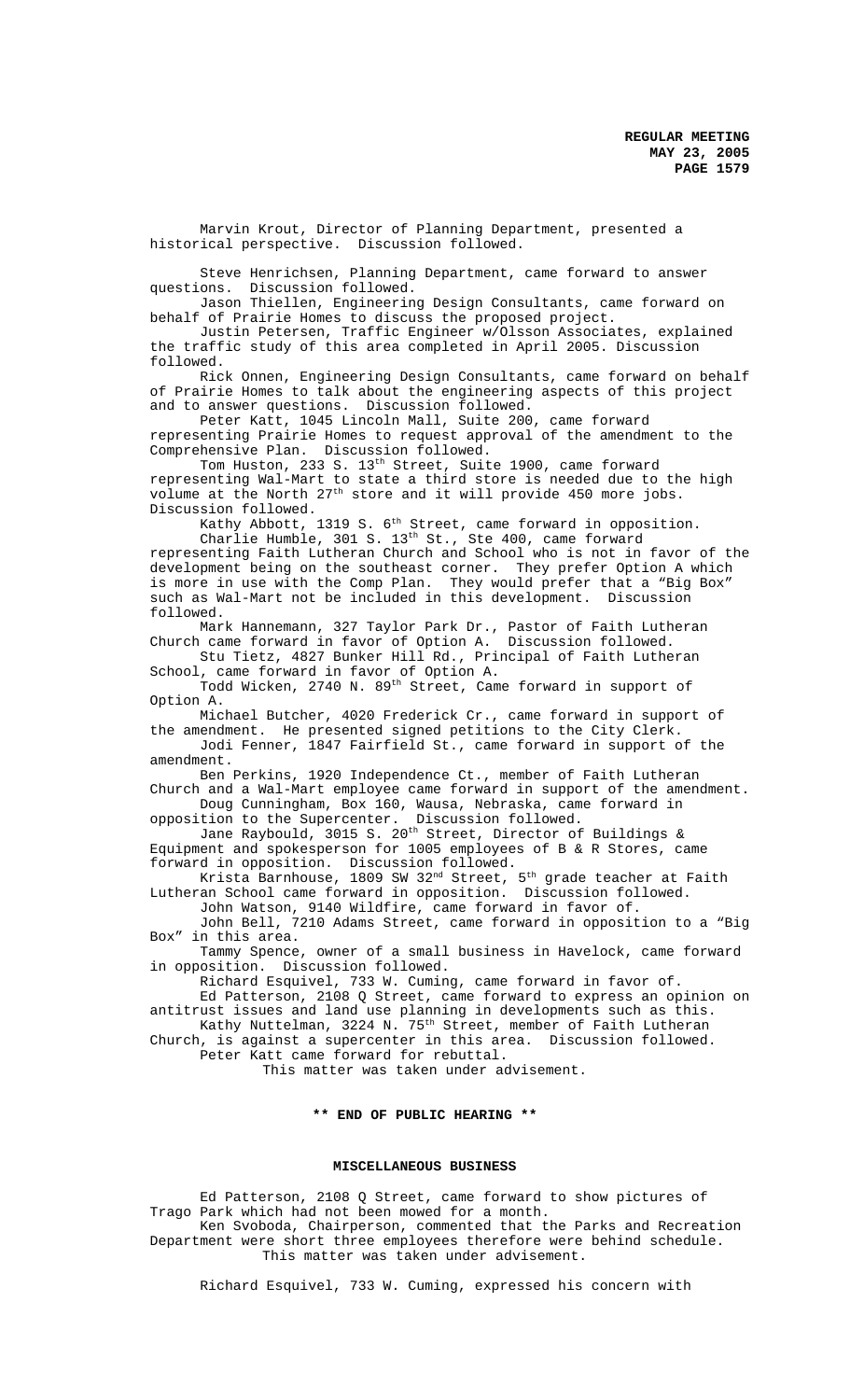> property taxes. This matter was taken under advisement.

Jan Karst, 1403 E Street, came forward in opposition to the smoking ban.

Jami Toman, 1633 West O Street, employee of West A Pub, requested the smoking ban issue be revisited due to a decrease in business. Mickey D. Kasparek, 137 NW 17<sup>th</sup> Street, Apt. #4, requested an exemption of the smoking ban apply to businesses that are solely for smoking & smoking supplies.

This matter was taken under advisement.

# **COUNCIL ACTION**

**LIQUOR RESOLUTIONS**

MANAGER APPLICATION OF JEFFREY D. DODGE FOR RAMOS PIZZA INC. DBA RAMOS PIZZA PUB & BUSTER'S BBQ AT 2435 SOUTH 48TH STREET - PRIOR to reading:

- CAMP Moved to delay action and continue public hearing for two weeks to 6/6/05.
- Seconded by Marvin & carried by the following vote: AYES: Camp, Cook, Eschliman, Marvin, Newman, Svoboda; NAYS: None; ABSENT: McRoy.
- MANAGER APPLICATION OF TYLER VANDERZEE FOR MIP FIVE INC. DBA MICKEY'S IRISH PUB AND GRILL AT 1550 SOUTH CODDINGTON STREET - CLERK read the following resolution, introduced by Patte Newman, who moved its adoption for
- approval:<br>A-<u>83333</u> WHE WHEREAS, MIP Five Inc. dba Mickey's Irish Pub and Grill located at 1550 South Coddington Street, Lincoln, Nebraska has been approved for a Retail Class "I" liquor license, and now requests that Tyler Vanderzee be named manager;

WHEREAS, Tyler Vanderzee appears to be a fit and proper person to manage said business.

NOW, THEREFORE, BE IT RESOLVED by the City Council of the City of Lincoln, Nebraska:

That after hearing duly had as required by law, consideration of the facts of this application, the Nebraska Liquor Control Act, and the pertinent City ordinances, the City Council recommends that Tyler Vanderzee be approved as manager of this business for said licensee. The City Clerk is directed to transmit a copy of this resolution to the Nebraska Liquor Control Commission.

Introduced by Patte Newman Seconded by Marvin & carried by the following vote: AYES: Camp, Cook, Eschliman, Marvin, Newman, Svoboda; NAYS: None; ABSENT: McRoy.

APPLICATION OF THE NOODLE SHOP, CO. - COLORADO, INC. DBA NOODLES & COMPANY FOR A CLASS I LIQUOR LICENSE AT 2801 PINE LAKE ROAD - PRIOR to reading: CAMP Moved to delay action and continue public hearing for two weeks to

6/6/05. Seconded by Marvin & carried by the following vote: AYES: Camp,

Cook, Eschliman, Marvin, Newman, Svoboda; NAYS: None; ABSENT: McRoy.

- MANAGER APPLICATION OF CHRISTOPHER F. DAKIN FOR THE NOODLE SHOP, CO. COLORADO, INC. DBA NOODLES & COMPANY AT 2801 PINE LAKE ROAD - PRIOR to reading:
- CAMP Moved to delay action and continue public hearing for two weeks to 6/6/05.

Seconded by Marvin & carried by the following vote: AYES: Camp, Cook, Eschliman, Marvin, Newman, Svoboda; NAYS: None; ABSENT: McRoy.

#### **DENIAL OF SIDEWALK CAFÉ PERMIT**

APPEAL OF NEAL GRUMMERT ON BEHALF OF LAZZARI'S FROM THE DENIAL OF A SIDEWALK CAFÉ PERMIT ADJACENT TO ITS PREMISES AT 1430-34 "O" STREET - PRIOR to reading:<br>NEWMAN Mo

Moved to delay action for two weeks to 6/6/05.

Seconded by Cook & **Lost** by the following vote: AYES: Cook, Newman; NAYS: Camp, Eschliman, Marvin, Svoboda; ABSENT: McRoy.

CAMP Moved approval. Seconded by Marvin & carried by the following vote: AYES: Camp,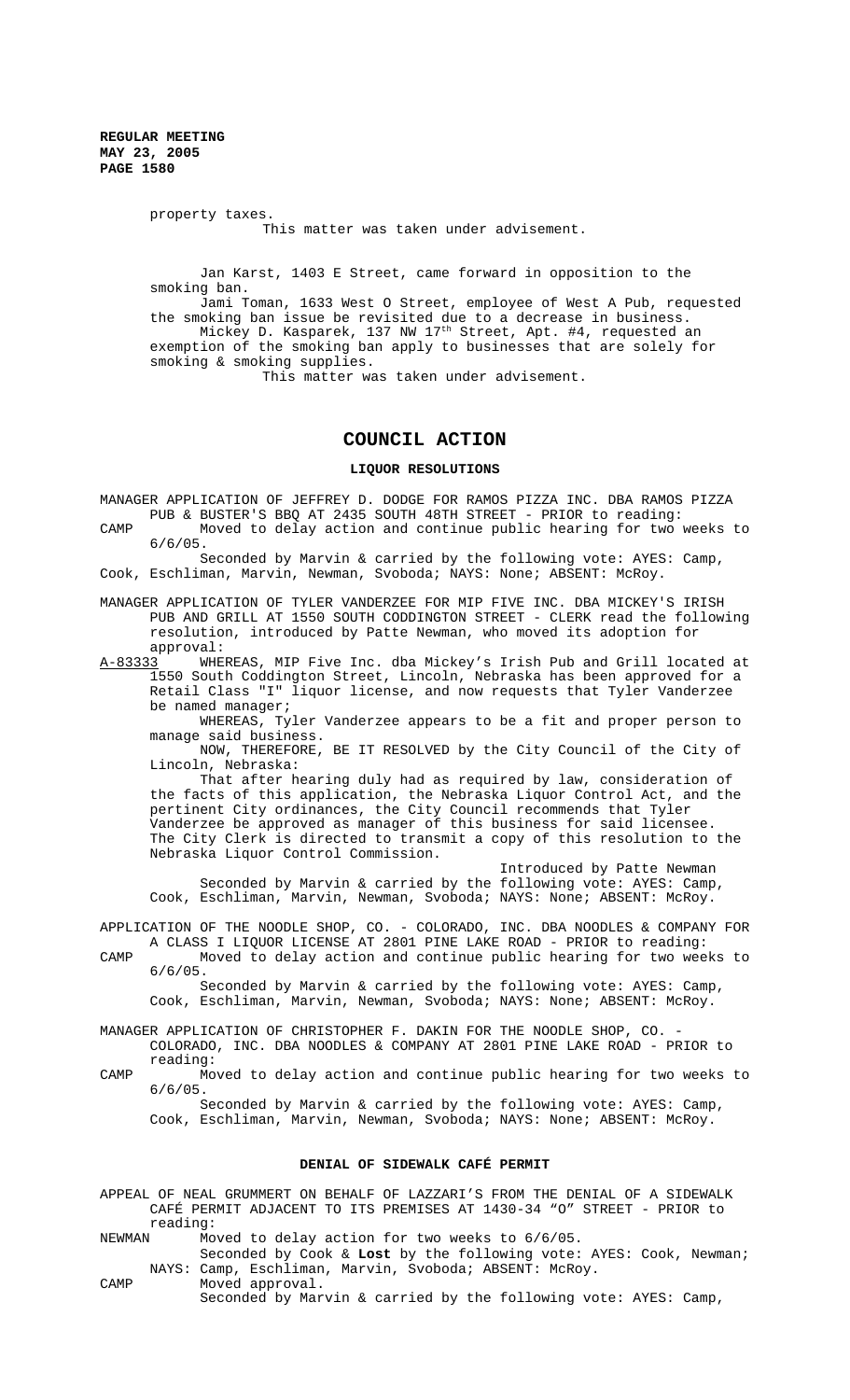Eschliman, Marvin, Svoboda; NAYS: Cook, Newman; ABSENT: McRoy.

ORDINANCES - 2<sup>ND</sup> READING

| AUTHORIZING AND PROVIDING FOR THE ISSUANCE OF NOT TO EXCEED \$9,950,000                |
|----------------------------------------------------------------------------------------|
| AGGREGATE PRINCIPAL AMOUNT OF GENERAL OBLIGATION STORM SEWER BONDS OF                  |
| THE CITY OF LINCOLN AND PROVIDING FOR THE EMERGENCY CLAUSE. (REOUEST FOR               |
| 2ND AND 3RD READINGS ON 5/23/05) - PRIOR to reading:                                   |
| Moved to waive the rules to have 3 <sup>rd</sup> Reading and action this date.<br>CAMP |
| Seconded by Newman & carried by the following vote: AYES: Camp,                        |
| Cook, Eschliman, Marvin, Newman, Svoboda; NAYS: None; ABSENT: McRoy.                   |
| Read the following ordinance, Patte Newman introduced for Annette<br>CLERK             |
| McRoy who was absent, authorizing and providing for the issuance of not                |
| to exceed \$9,950,000 aggregate principal amount of general obligation                 |
| storm sewer bonds of the city of Lincoln and providing for the emergency               |
| clause, the second time. (See Council Action under "Ordinances - $3rd$                 |
| $Readina".$ )                                                                          |

- ANNEXATION NO. 01008 AMENDING THE LINCOLN CORPORATE LIMITS MAP BY ANNEXING APPROXIMATELY 5.0 ACRES OF PROPERTY GENERALLY LOCATED AT WEST VAN DORN STREET AND SOUTH CODDINGTON AVENUE. (IN CONNECTION W/05R-99, 05-55, 05R-100, 05-26) - CLERK read the following ordinance, introduced by Annette McRoy, annexing and including the below described land as part of the City of Lincoln, Nebraska and amending the Corporate Limits Map attached to and made a part of Ordinance No. 18208, to reflect the extension of the corporate limits boundary of the City of Lincoln, Nebraska established and shown thereon, the second time.
- APPROVING THE WEST VAN DORN PLAZA ANNEXATION AND ZONING AGREEMENT BETWEEN THE CITY OF LINCOLN AND STOCKWELL PROPERTIES OUTLINING CERTAIN CONDITIONS AND UNDERSTANDINGS WITH REGARDS TO THE ANNEXATION OF APPROXIMATELY 5.0 ACRES OF PROPERTY GENERALLY LOCATED AT WEST VAN DORN STREET AND SOUTH CODDINGTODN AVENUE. (IN CONNECTION W/05-54, 05-55, 05R-100, 05-56) (ACTION DATE: 6/6/05)
- CHANGE OF ZONE 3419 APPLICATION STOCKWELL PROPERTIES LLC AND R.C. KRUEGER DEVELOPMENT COMPANY FOR A CHANGE OF ZONE FROM AG AGRICULTURAL DISTRICT, AGR AGRICULTURAL RESIDENTIAL DISTRICT, R-3 RESIDENTIAL DISTRICT AND B-1 LOCAL BUSINESS DISTRICT TO B-2 PLANNED NEIGHBORHOOD BUSINESS DISTRICT, ON PROPERTY GENERALLY LOCATED NORTHEAST, SOUTHEAST AND SOUTHWEST OF THE INTERSECTION OF WEST VAN DORN STREET AND SOUTH CODDINGTON AVENUE. (IN CONNECTION W/05-54, 05R-99, 05R-100, 05-56) - CLERK read the following ordinance, introduced by Annette McRoy, amending the Lincoln Zoning District Maps attached to and made a part of Title 27 fo the Lincoln Municipal Code, as provided by Section 27.05.020 of the Lincoln Municipal Code, by changing the boundaries of the districts established and shown thereon, the second time.
- USE PERMIT 133 APPLICATION OF STOCKWELL PROPERTIES AND R.C. KRUEGER DEVELOPMENT COMPANY TO DEVELOP APPROXIMATELY 40,000 SQUARE FEET OF OFFICE AND COMMERCIAL FLOOR AREA, WITH REQUESTED WAIVERS OF THE REQUIRED PRELIMINARY PLAT PROCESS, FRONT AND SIDE YARD SETBACKS, PAVING WITH CURB AND GUTTER, SIDEWALKS, THE REQUIREMENT THAT ALL LOTS HAVE FRONTAGE AND ACCESS TO A PUBLIC STREET OR PRIVATE ROADWAY, MINIMUM LOT FRONTAGE FOR A GROUND SIGN, SIGNS IN THE FRONT YARD, SIGNS MORE THAN 30 FEET FROM A BUILDING, STREET TREES, LANDSCAPING, AND PARKING IN THE FRONT YARDS, ON PROPERTY GENERALLY LOCATED NORTHEAST, SOUTHEAST, AND SOUTHWEST OF THE INTERSECTION OF WEST VAN DORN STREET AND SOUTH CODDINGTON AVE. (IN CONNECTION W/05-54, 05R-99, 05-55, 05-56) (ACTION DATE: 6/6/05)
- DECLARING A TRACT OF LAND CONSISTING OF .24 ACRES, MORE OR LESS, AS SURPLUS PROPERTY GENERALLY LOCATED SOUTHEAST OF THE INTERSECTION OF WEST VAN DORN STREET AND SOUTH CODDINGTON AVE. (IN CONNECTION W/05-54, 05R-99, 05-55, 05R-100, 05-56) - CLERK read the following ordinance, introduced by Annette McRoy, declaring approximately .24 acres of City-owned property generally located southeast of the intersection of West Van Dorn Street and South Coddington Avenue as surplus and authorizing the sale thereof, the second time.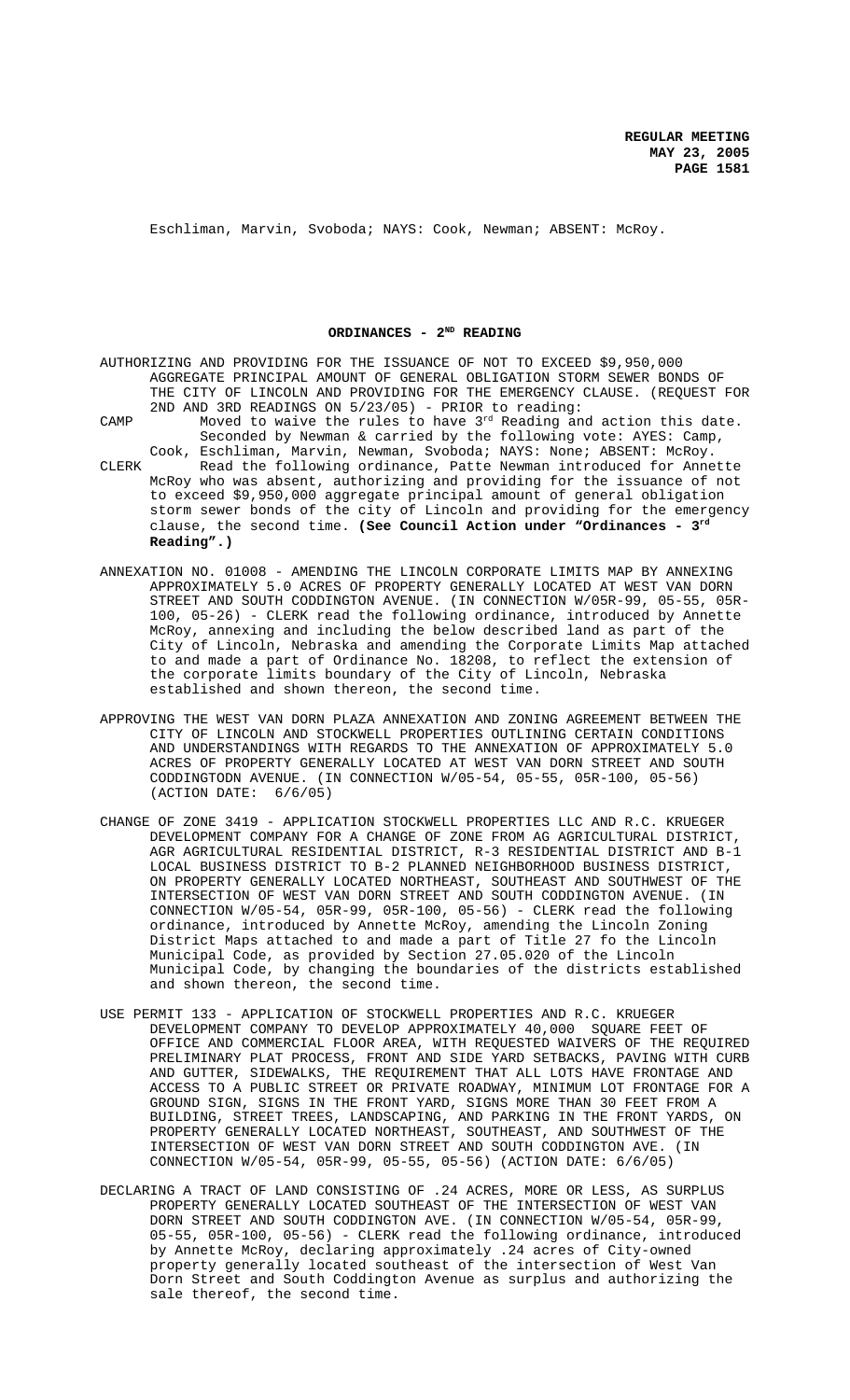- APPROVING AN AMENDMENT TO THE NORTH 27TH STREET CORRIDOR AND ENVIRONS REDEVELOPMENT PLAN TO INCLUDE THREE CITY-OWNED LOTS IN THE PLAN IDENTIFIED AS "PROJECT NO. 7. 27TH AND APPLE: COMMERCIAL REDEVELOPMENT", AND THE DEMOLITION OF THE EXISTING STRUCTURES GENERALLY LOCATED AT NORTH 27TH AND P STREETS. (IN CONNECTION W/05-57, 05-58) (ACTION DATE: 6/6/05)
- CHANGE OF ZONE 05028 APPLICATION OF URBAN DEVELOPMENT FOR A CHANGE OF ZONE FROM I-1 INDUSTRIAL TO B-3 COMMERCIAL DISTRICT ON PROPERTY GENERALLY LOCATED AT NORTH 27TH AND APPLE STREETS. (IN CONNECTION W/05R-101, 05-58) - CLERK read the following ordinance, introduced by Annette McRoy, amending the Lincoln Zoning District Maps attached to and made a part of Title 27 of the Lincoln Municipal Code, as provided by Section 27.50.020 of the Lincoln Municipal Code, by changing the boundaries fo the districts established and shown thereon, the second time.
- VACATION 05004 APPLICATION OF THE URBAN DEVELOPMENT DEPARTMENT TO VACATE THE NORTH/SOUTH ALLEY EXTENDING SOUTH FROM APPLE STREET, BETWEEN 27TH AND 29TH STREETS.(IN CONNECTION W/05R-101, 05-57) - CLERK read the following ordinance, introduced by Annette McRoy, vacating the north/south alley extending south from Apple Street, between  $27^{\text{th}}$  and  $29^{\text{th}}$  Streets, and retaining title thereto in the City of Lincoln, Lancaster County, Nebraska, the second time.

#### **RESOLUTIONS**

- ACCEPTING THE DONATION OF A STEEL SCULPTURE, "BOUNTIFUL PRAIRIE" FROM WESTFIELD SHOPPING TOWN GATEWAY MALL FOR PLACEMENT AT THE EAST END OF THE ENTRANCE DRIVE TO MAHONEY PARK - CLERK read the following resolution, introduced by Patte Newman for Annette McRoy who was absent, who moved its adoption:
- A-83334 WHEREAS, the artwork entitled "Bountiful Prairie" by Rex Applebee and Kenneth Hall has been offered to the City by Westfield Shopping Town Gateway Mall for display at the entrance drive to Mahoney Park; and WHEREAS, the City through its Parks and Recreation Department, desires to accept the donation of the art work and to install it at said Park entrance.

NOW, THEREFORE, BE IT RESOLVED by the City Council of the City of Lincoln, Nebraska:

That the donation of one piece of artwork entitled "Bountiful Prairie" for display on public property is hereby accepted.

Introduced by Patte Newman Seconded by Cook & carried by the following vote: AYES: Camp, Cook, Eschliman, Marvin, Newman, Svoboda; NAYS: None; ABSENT: McRoy.

COMPREHENSIVE PLAN AMENDMENT NO. 05012 - AMENDING THE 2025 LINCOLN/LANCASTER COUNTY COMPREHENSIVE PLAN TO CHANGE THE LAND USE DESIGNATION FROM RESIDENTIAL TO COMMERCIAL AND CHANGE THE COMMERCIAL CENTER DESIGNATION FROM NEIGHBORHOOD CENTER TO COMMUNITY CENTER ON PROPERTY GENERALLY LOCATED AT NORTH 84TH AND ADAMS STREETS, AND A CHANGE FROM COMMERCIAL TO URBAN RESIDENTIAL ON PROPERTY GENERALLY LOCATED NORTHEAST OF 84TH STREET AND LEIGHTON AVE. - PRIOR to reading:

ESCHLIMAN Moved to delay action without public hearing for two weeks to 6/6/05.

Seconded by Newman & carried by the following vote: AYES: Camp, Cook, Eschliman, Marvin, Newman, Svoboda; NAYS: None; ABSENT: McRoy.

# **PETITIONS & COMMUNICATIONS**

- SETTING THE HEARING DATE OF MONDAY, JUNE 13, 2005 AT 1:30PM FOR THE MANAGER APPLICATION OF GEOFFREY W. LEMON FOR B & R STORES INC DBA RB'S LIQUOR STORE LOCATED AT 1709 WASHINGTON STREET - CLERK read the following resolution, introduced by Patte Newman, who moved its
- adoption:<br>A-83335 BE BE IT RESOLVED by the City Council, of the City of Lincoln, that a hearing date is hereby set for Monday, June 13, 2005, at 1:30 p.m. or as soon thereafter as possible in the City Council Chambers, County-City Building, 555 S. 10<sup>th</sup> St., Lincoln, NE, for the Manager Application of Geoffrey W. Lemon for B & R Stores, Inc. dba RB's Liquor Store located at 1709 Washington Street.

If the Police Dept. is unable to complete the investigation by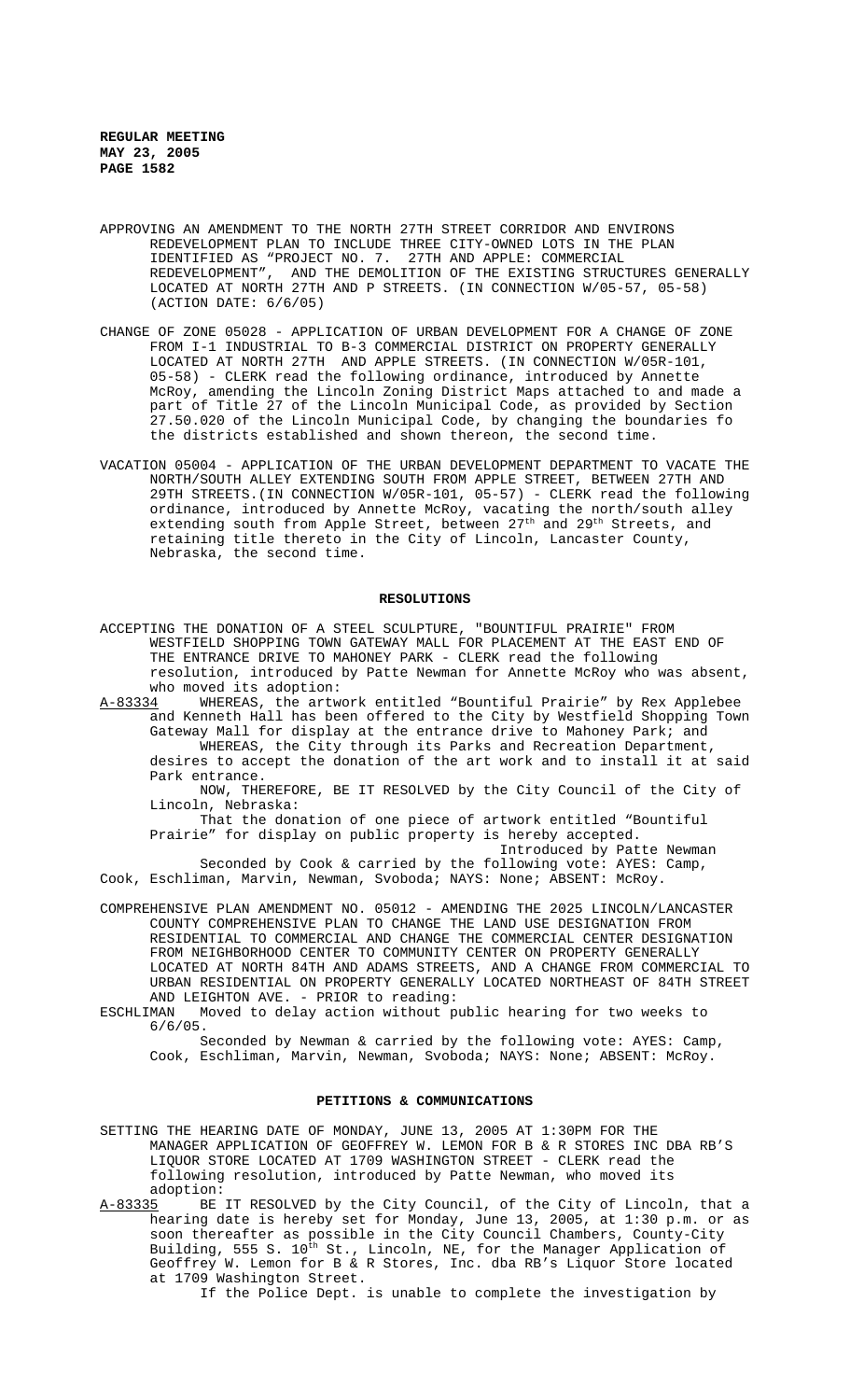said time, a new hearing date will be set.

Introduced by Patte Newman Seconded by Cook & carried by the following vote: AYES: Camp, Cook, Eschliman, Marvin, Newman, Svoboda; NAYS: None; ABSENT: McRoy.

RE-SETTING THE HEARING DATE OF MONDAY, JUNE 6, 2005 AT 1:30PM FOR THE MANAGER APPLICATION OF RYAN K. HAUNSCHILD FOR CEC ENTERTAINMENT INC DBA CHUCK E. CHEESE'S LOCATED AT 221 N.  $66<sup>TH</sup>$  STREET - CLERK read the following resolution, introduced by Patte Newman, who moved its

adoption:<br><u>A-83336</u> BE BE IT RESOLVED by the City Council, of the City of Lincoln, that a hearing date is hereby set for Monday, June 6, 2005, at 1:30 p.m. or as soon thereafter as possible in the City Council Chambers, County-City Building, 555 S. 10<sup>th</sup> St., Lincoln, NE, for the Manager Application of Ryan K. Haunschild for CEC Entertainment, Inc. dba Chuck E. Cheese's located at 221 N. 66<sup>th</sup> Street.

If the Police Dept. is unable to complete the investigation by said time, a new hearing date will be set.

Introduced by Patte Newman Seconded by Cook & carried by the following vote: AYES: Camp, Cook, Eschliman, Marvin, Newman, Svoboda; NAYS: None; ABSENT: McRoy.

SETTING THE HEARING DATE OF MONDAY, JUNE 13, 2005 AT 1:30 P.M. FOR APP. OF 1339 O STREET, INC. DBA BROTHERS EST. 1967 FOR AN ADDITION TO LICENSED PREMISE AT 1339 O STREET - CLERK read the following resolution, introduced by Patte Newman, who moved its adoption:<br>A-83337 BE IT RESOLVED by the City Council, of the Ci

BE IT RESOLVED by the City Council, of the City of Lincoln, that a hearing date is hereby set for Monday, June 13, 2005, at 1:30 p.m. or as soon thereafter as possible in the City Council Chambers, County-City Building, 555 S. 10<sup>th</sup> St., Lincoln, NE, for the Application of 1339 O Street, Inc. dba Brothers Est. 1967 for an outside addition to licensed premise at 1339 O Street.

If the Police Dept. is unable to complete the investigation by said time, a new hearing date will be set.

Introduced by Patte Newman Seconded by Cook & carried by the following vote: AYES: Camp, Cook, Eschliman, Marvin, Newman, Svoboda; NAYS: None; ABSENT: McRoy.

SETTING THE HEARING DATE OF MONDAY, JUNE 13, 2005 AT 1:30 PM FOR THE MANAGER APPLICATION OF ROGER WILLIAM HETHAN FOR BENCHMARK REDEVELOPMENT INC DBA BUZZARD BILLY'S ARMADILLO BAR/GRILL LOCATED AT 247 N. 8TH STREET - CLERK read the following resolution, introduced by Patte Newman, who

moved its adoption:<br>A-83338 BE IT RESOLVE BE IT RESOLVED by the City Council, of the City of Lincoln, that a hearing date is hereby set for Monday, June 13, 2005, at 1:30 p.m. or as soon thereafter as possible in the City Council Chambers, County-City Building, 555 S. 10<sup>th</sup> St., Lincoln, NE, for the Manager Application of Roger William Hethan for Benchmark Redevelopment, Inc. dba Buzzard Billy's Armadillo Bar/Grill located at 247 N. 8<sup>th</sup> Street. If the Police Dept. is unable to complete the investigation by

said time, a new hearing date will be set.

Introduced by Patte Newman Seconded by Cook & carried by the following vote: AYES: Camp, Cook, Eschliman, Marvin, Newman, Svoboda; NAYS: None; ABSENT: McRoy.

#### **REPORTS OF CITY OFFICERS**

CLERK'S LETTER AND MAYOR'S APPROVAL OF ORDINANCES AND RESOLUTIONS PASSED BY THE CITY COUNCIL ON MAY 16, 2005 - CLERK presented the said report which was placed on file in the Office of the City Clerk.

REPORT FROM CITY TREASURER OF CITY CASH ON HAND AT THE CLOSE OF BUSINESS APRIL 30, 2005 - CLERK presented said report which was placed on file in the Office of the City Clerk.

# ORDINANCES - 1<sup>st</sup> READING

CHANGE OF ZONE 05012 - APPLICATION OF THE CHRISTIAN CHURCH IN NEBRASKA FOR A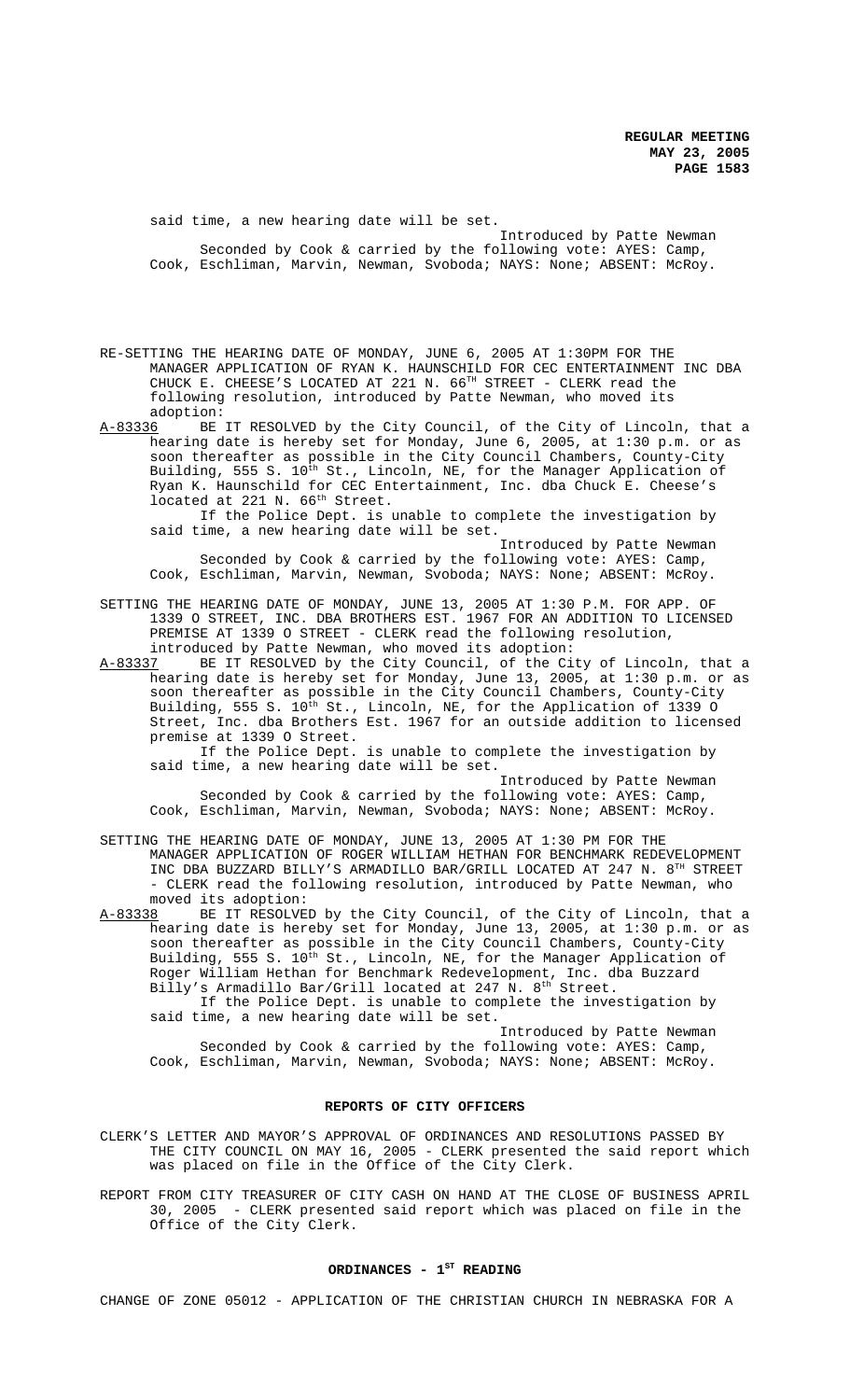CHANGE OF ZONE FROM R-4 RESIDENTIAL TO R-4 RESIDENTIAL PUD, WOOD BRIDGE PLANNED UNIT DEVELOPMENT, TO DEVELOP A CHURCH, APPROXIMATELY 12,000 SQ. FT. OF OFFICE/MEDICAL OFFICE FLOOR AREA, AND APPROXIMATELY 58,200 SQ. FT. OF MINI-STORAGE FLOOR AREA, WITH A WAIVER OF THE REQUIRED PRELIMINARY PLAT PROCESS AND TO ALLOW LOTS WITHOUT FRONTAGE ONTO A PUBLIC STREET OR PRIVATE ROADWAY, ON PROPERTY GENERALLY LOCATED AT PINE LAKE ROAD AND HELEN WITT DRIVE - CLERK read an ordinance, introduced by Patte Newman, amending the City of Lincoln Zoning District Maps attached to and made a part of Title 27 of the Lincoln Municipal Code, changing the boundaries of the districts established and shown on said City of Lincoln Zoning District Maps as provided in Section 27.05.020 of the Lincoln Municipal Code and approving the designation of the area hereinafter described as a planned unit development, the first time.

- COMP. PLAN AMENDMENT NO. 04010 AMENDING THE 2025 LINCOLN/LANCASTER COUNTY COMPREHENSIVE PLAN TO CHANGE THE LAND USE DESIGNATION FROM URBAN RESIDENTIAL TO COMMERCIAL ON APPROXIMATELY 39.13 ACRES GENERALLY LOCATED AT S. 60TH STREET AND HIGHWAY 2. (IN CONNECTION W/05-60) (ACTION DATE: 6/13/05), the first time.
- CHANGE OF ZONE 05026 APPLICATION OF APPLE'S WAY AND UNO PROPERTIES FOR A CHANGE OF ZONE FROM AG AGRICULTURAL DISTRICT TO R-1 RESIDENTIAL AND B-2 PLANNED NEIGHBORHOOD BUSINESS DISTRICT, WITH A PLANNED UNIT DEVELOPMENT DISTRICT DESIGNATION, FOR DEVELOPMENT OF APPROXIMATELY 32 DWELLING UNITS AND 235,000 SQ. FT. OF COMMERCIAL FLOOR AREA, ON PROPERTY GENERALLY LOCATED AT S. 66TH STREET AND HIGHWAY 2. (IN CONNECTION W/05R-110), CLERK read an ordinance, introduced by Patte Newman, amending the City of Lincoln Zoning District Maps attached to and made a part of Title 27 of the Lincoln Municipal Code, changing the boundaries of the districts established and shown on said City of Lincoln Zoning District Maps as provided in Section 27.05.020 of the Lincoln Municipal Code and approving the designation of the area hereinafter described as a planned unit development, the first time.

#### ORDINANCES - 3<sup>RD</sup> READING

AUTHORIZING AND PROVIDING FOR THE ISSUANCE OF NOT TO EXCEED \$9,950,000 AGGREGATE PRINCIPAL AMOUNT OF GENERAL OBLIGATION STORM SEWER BONDS OF THE CITY OF LINCOLN AND PROVIDING FOR THE EMERGENCY CLAUSE. (REQUEST FOR 2ND AND 3RD READINGS ON 5/23/05) - PRIOR to reading:

CAMP Moved to waive the rules to have  $2^{nd}$  and  $3^{rd}$  Reading this date. Seconded by Newman & carried by the following vote: AYES: Camp,

Cook, Eschliman, Marvin, Newman, Svoboda; NAYS: None; ABSENT: McRoy. CLERK Read the following ordinance, Patte Newman introduced for Annette McRoy who was absent, authorizing and providing for the issuance of not to exceed \$9,950,000 aggregate principal amount of general obligation storm sewer bonds of the city of Lincoln and providing for the emergency clause, the second time.

NEWMAN Moved to pass the ordinance as read.

Seconded by Cook & carried by the following vote: AYES: Camp, Cook, Eschliman, Marvin, Newman, Svoboda; NAYS: None; ABSENT: McRoy. The ordinance, being numbered **#18540**, is recorded in Ordinance Book #25, Page

- APPROVING A ONE YEAR/200 HOUR LEASE WITH OPTION TO RENEW FOR THREE ONE-YEAR PERIODS BETWEEN THE CITY AND PLATTE VALLEY EQUIPMENT COMPANY TO PROVIDE A MECHANICAL FRONT WHEEL DRIVE TRACTOR TO MOW LARGE OPEN AREAS AND DISK NON-VEGETATED AREA AT BLUFF ROAD AND N. 48TH STREET LANDFILLS - CLERK read the ordinance, introduced by Jonathan Cook, accepting and approving a one-year/200 hour lease agreement between the City of Lincoln, Nebraska and Platte Valley Equipment Company for a 115 PTO Horsepower Class, Mechanical Front-wheel Tractor for use by the Department of Public Works & Utilities, the third time.
- COOK Moved to pass the ordinance as read. Seconded by Newman & carried by the following vote: AYES: Camp, Cook, Eschliman, Marvin, Newman, Svoboda; NAYS: None; ABSENT: McRoy. The ordinance, being numbered **#18541**, is recorded in Ordinance Book #25, Page

### **MISCELLANEOUS BUSINESS**

#### **PENDING -**

CAMP Moved to extend the Pending List to June 6, 2005. Seconded by Newman & carried by the following vote: AYES: Camp,